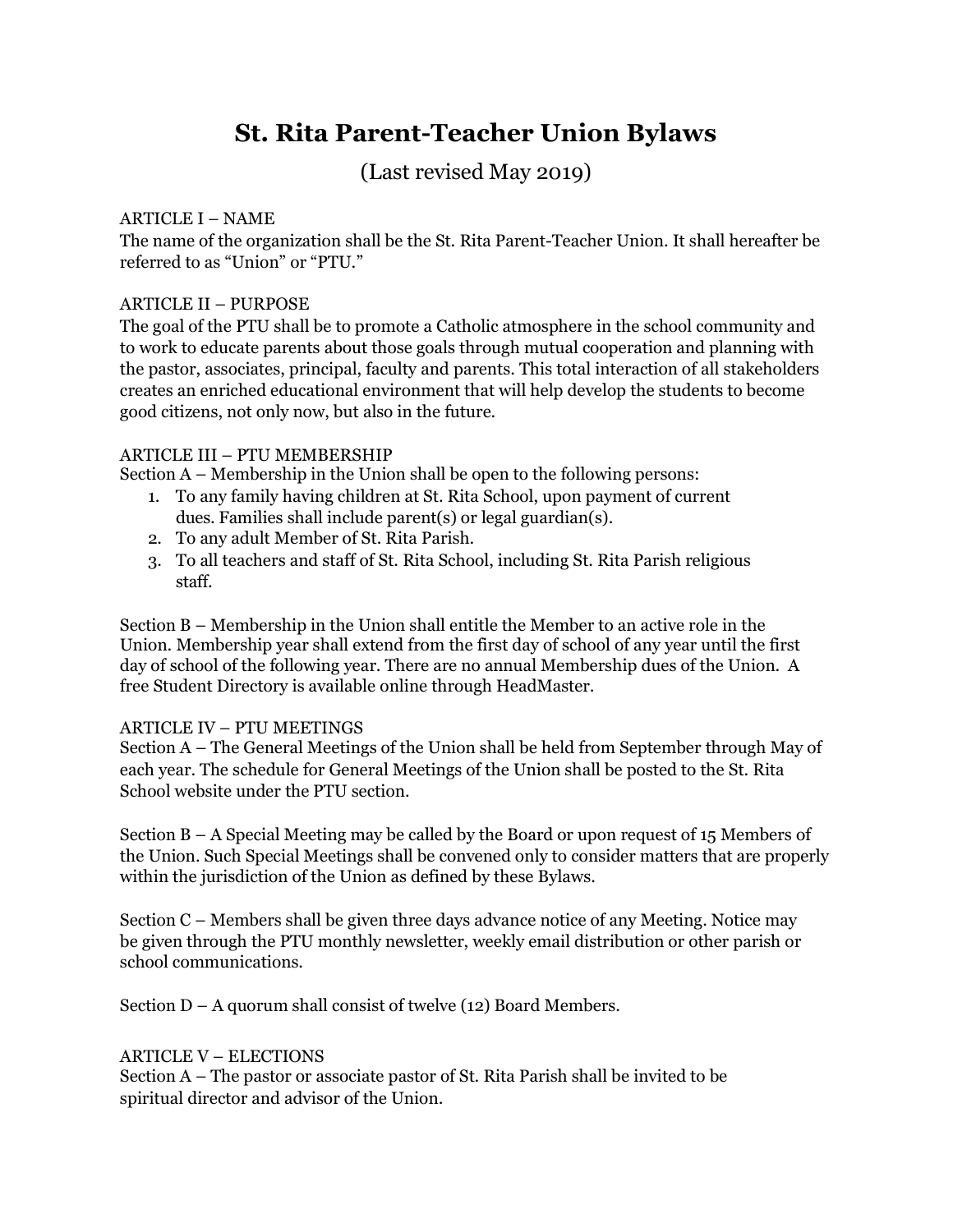Section B – The voting officers of the Union shall be President, President Elect, Class Room Activities Coordinator, Principal, Recording Secretary, Communications Coordinator, Treasurer, Family Events Coordinator, Ways & Means Coordinator, Student Programs Coordinator, Welcoming Committee Coordinator and Member(s)-At Large. The Past President may sit on the Board in an advisory capacity without voting privileges. The office of Third Vice President shall be held by the Principal and/or Vice Principal of St. Rita School. There will also be up to 2 Teacher Representatives, a maximum of 1 per building. The Teacher Representative(s) shall hold one vote between them. These officers, with the exception of the President, Third Vice President and Teacher Representatives, shall be elected at the General Meeting in April for a one-year term. The President shall be elected at the General Meeting in April for a two-year term, beginning as President-Elect and transitioning to President in year two. Except for the Teacher Representatives and Principal, the officers may serve for a maximum of two successive terms in the same office. No officer shall be on the Board more than six consecutive years. These officers shall be installed and take office at the end of the General Meeting in May.

Section C – The President will appoint one outgoing Board Member to be the Nominating Chair and three (3) additional PTU Members to form a Nominating Committee. A Committee shall consist of at least 3 PTU Members and should always be an odd number. This Committee will accept nominations for all open positions, beginning the first week of March for the following year. Any Member of the PTU can nominate another Member or themselves to the Nominating Committee. The Nominating Chair, or his/her designated representative, must contact the nominee to be certain they accept the nomination. The Committee shall prepare a slate composed of one (1) candidate for each office to be filled. As a courtesy, the prepared slate shall be presented to the PTU Board prior to submission to the Membership for vote. The Nominating Chair will notify the Communications Coordinator of the prepared slate so that it can be made available to Members through the website, newsletter, email distribution and/or school offices in a timely manner. This will be made available at least one week prior to the April general Meeting.

Section D – The Nominating Committee will present a slate of candidates at the General Meeting before the end of the school year. Additional nominations may be made by the floor at the General Meeting. Once the list of nominations is final an election will be held for each vacant position. The candidates receiving the largest number of votes shall be declared elected.

Section E – Election of officers is by a majority vote at the General Meeting before the end of the school year.

Section F – If a vacancy should occur in the office of President, the President Elect shall succeed to the Presidency. The resulting vacancy in the office of the President Elect or a vacancy occurring in any other office shall be filled in the following manner: The Board, after publicizing the vacancy, shall appoint a Member to fill that vacancy to the end of the term. Such appointments shall be subject to a majority vote of the General Membership at the next General meeting.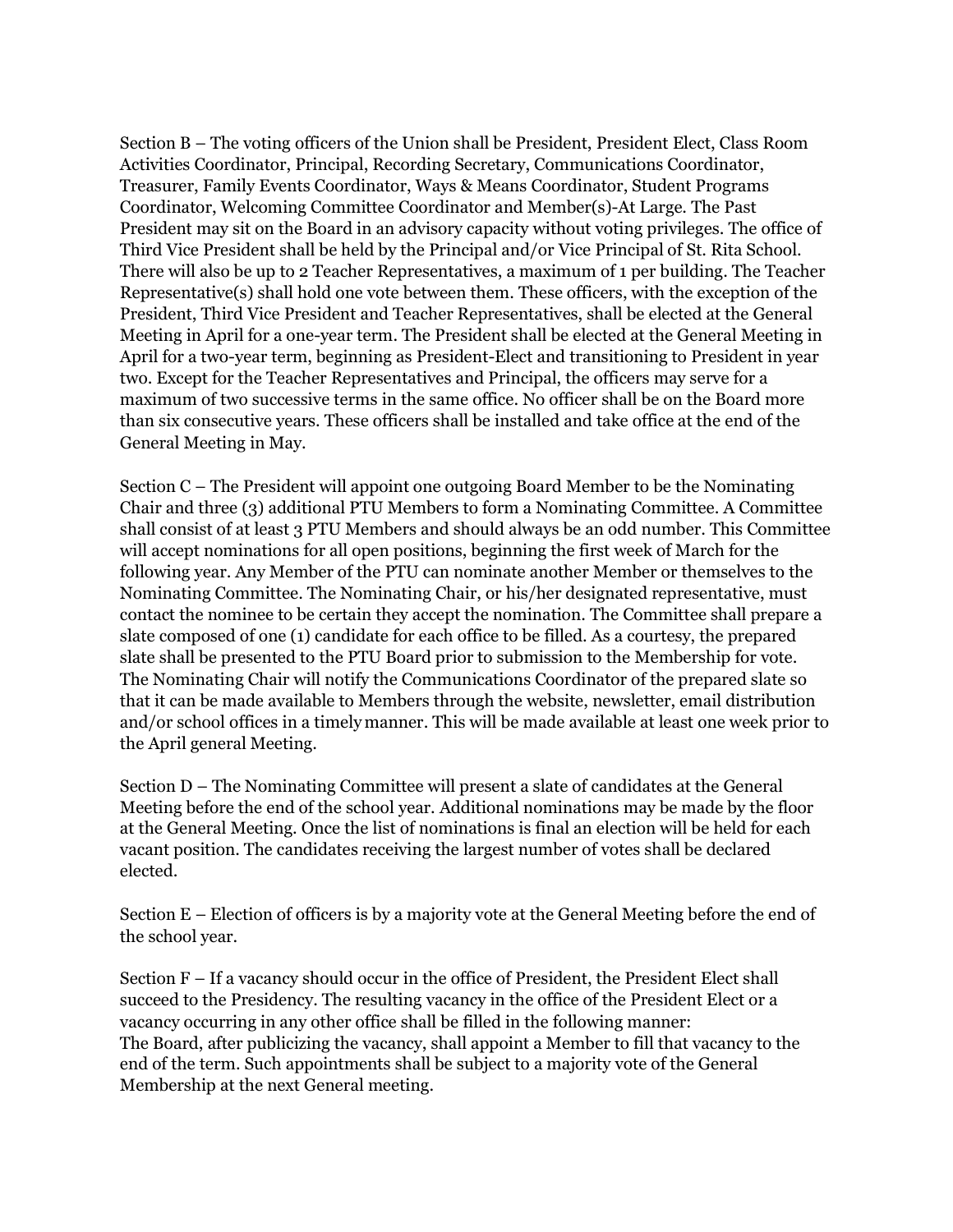### ARTICLE VI – DUTIES OF THE BOARD MEMBERS

Board Members are expected to attend all General Meetings and Special Meetings. Board Members are also requested to assist at other PTU related functions, such as teacher luncheons, open houses, family events, etc. If there are more than three unexcused absences at any of the Meetings, the Board reserves the right to review that officer's position on the Board.

Section A – President

- 1. Shall preside at all Meetings of the Union and perform all duties pertaining to the office.
- 2. Shall be a Member ex-officio with all Committees, with the exception of the Nominating Committee.
- 3. Shall be empowered to sign checks and/or withdrawal slips on the Union's accounts and shall be bonded each year in the amount determined by the Board.
- 4. Shall schedule all Meetings.
- 5. Shall set dates on the Parish Calendar for PTU Events for the upcoming school year. Dates must be submitted to the Rectory Office by end of April. Confirmed dates should be reported to the Board at the earliest available date.
- 6. Shall represent the PTU at New Parent Meeting, Curriculum Night and other school functions as necessary.
- 7. Other duties as required.

Section B – President Elect

- 1. Shall preside at Meetings in the absence of the President.
- 2. Shall act as aide to the President.
- 3. Other duties as required.

Section C – Class Room Activities Coordinator

- 1. Shall preside at Meetings in the absence of the President and President Elect.
- 2. Shall develop form sent to parents for volunteer sign up and collating responses, which is part of the PTU summer mailing.
- 3. Shall select Room Parents based on previous service. Shall chair a meeting with Room Parents to distribute information and guidelines, and answer questions.
- 4. Shall meet with the Principal to establish calendar for the year (prior to above meeting).
- 5. Other duties as required.

Section D – Recording Secretary

- 1. Shall keep the minutes of all Meetings of the Union and distribute the minutes of the Meeting electronically within five (5) days of the Meeting date and at the following Meeting.
- 2. Shall have custody of all books and records pertaining to the business of the Union, except for those of the Treasurer.
- 3. Shall maintain mailboxes in the Primary, Secondary and Rectory buildings, adding new names as appropriate.
- 4. Shall coordinate the production and distribution of the PTU Packets at the beginning of the school year. The PTU Packet shall include but not be limited to the following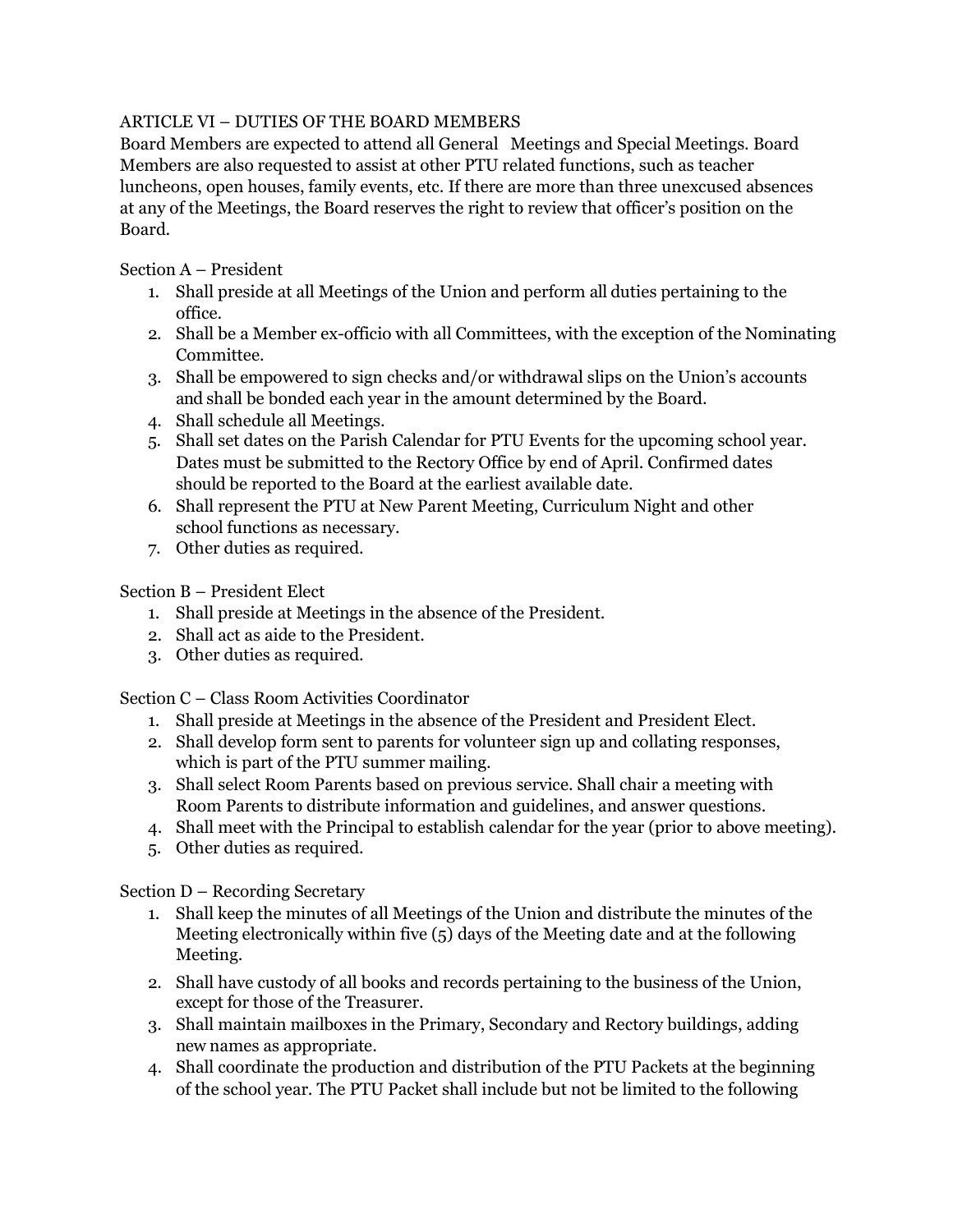#### items:

- a. Cover letter
- b. Calendar of events
- c. Membership packet
- d. School calendar
- e. School supplies list
- f. Uniform information sheet
- g. Bingo information sheet
- h. Playground volunteer sheet
- i. Room parent form
- j. Photo release form
- k. Medical form
- l. All content will be reviewed and approved by  $3<sup>rd</sup>$  Vice President/Principal prior to distribution.
- 5. Other duties as required.

Section E – Communications Coordinator

- 1. Shall direct all necessary correspondence for the Union.
- 2. Shall work with the website coordinator to maintain timely information on school website.
- 3. Shall be responsible for coordinating public relations and publicity for the Union, including liaison with other ministries within the St. Rita Parish, local papers, and other community resources.
- 4. Shall keep Members informed of activities through an update which will be distributed electronically as well as posted to the website.
- 5. Other duties as required.

Section F – Treasurer

- 1. Shall receive and reconcile all monies of the Union.
- 2. Shall keep an accurate record of receipts and disbursements, on a cash basis, according to Generally Accepted Accounting Standards (GAAS).
- 3. Shall be empowered to pay only those bills for which a proper invoice or receipts have been submitted.
- 4. Shall be empowered to sign checks and/or withdrawal slips on the Union's account.
- 5. Shall prepare a budget with the aid of the Board to be presented at the August Meeting. This budget shall be presented in writing to the general Membership at the first General Meeting of the year.
- 6. Shall present a Treasurer's Report at each Meeting, and have the Union financials available at all Meetings.
- 7. Shall prepare a written financial statement at the end of the school year, to be presented with the budget at the first General Meeting the following year.
- 8. Shall have all books and records audited by the parish at the end of each fiscal year. The year-end should be as close to June 30<sup>th</sup> as possible. Books and records are to be presented for audit by the end of the school year.
- 9. Shall be bonded each year in the amount determined by the Board.
- 10. Other duties as required.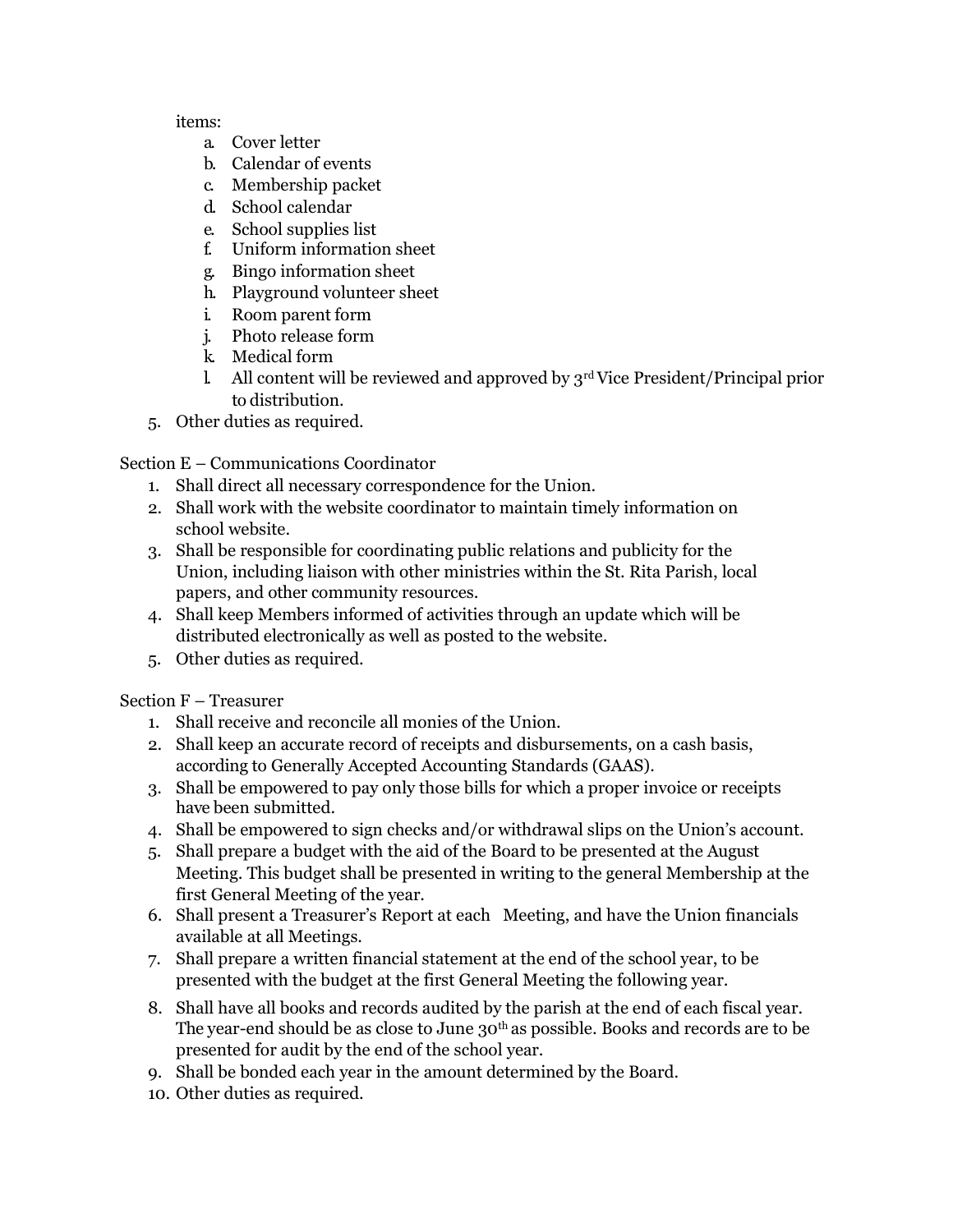Section G – Ways and Means Coordinator

- 1. Shall establish a list of fundraising activities to be undertaken by the Union during the upcoming school year.
- 2. Shall establish and coordinate necessary Committees for fundraising activities.
- 3. Shall act as liaison between the Board and Fundraising Committees.
- 4. Shall present a business plan at the September Meeting covering
	- a. Activities to be undertaken
	- b. Themes
	- c. Fund raising activity coordinators and/or volunteers
	- d. Communication strategy
	- e. Timelines for each fundraising activity
- 5. Shall report on all activities to the Board at the General Meetings.
- 6. Other duties as defined in the job description.

Section H – Family Events Coordinator

- 1. Shall establish a list of family events activities to be undertaken by the Union during the upcoming school year.
- 2. Shall establish and coordinate necessary Committees for family events activities.
- 3. Shall act as liaison between the Board and the Chairpersons of the various family events.
- 4. Shall report on all events to the Board at the Meetings.
- 5. Other duties as required.

Section I – Student Programs Coordinator

- 1. Shall establish a list of student programs to be undertaken by the Union during the upcoming school year.
- 2. Shall establish and coordinate necessary Committees for student programs.
- 3. Shall coordinate all student programs for the students in kindergarten through eighth grade in collaboration with the school administration.
- 4. Shall report on all programs to the Board at the Meetings.
- 5. Shall facilitate various long running programs in the school through liaison with Chairpersons and parent volunteers. These programs may include Junior Achievement, Ident-a-Kid, Math Club, School Newspaper, Contests, Anti-Bullying, Track and Field, etc.
- 6. Other duties as required.

Section J – Welcoming Committee Coordinator

- 1. Shall welcome new school families, helping them feel comfortable and encouraging participation in school activities.
- 2. Shall coordinate an orientation for new families at the beginning of the school year and a fourth-grade orientation for third graders at the end of the school year.
- 3. Shall provide refreshments for the Welcome Meeting.
- 4. Shall work with the Coordinator of Community Life in the Parish to provide donuts after Mass PTU scheduled Sundays (approximately 4 Sundays per year).
- 5. Other duties as defined in the job description.